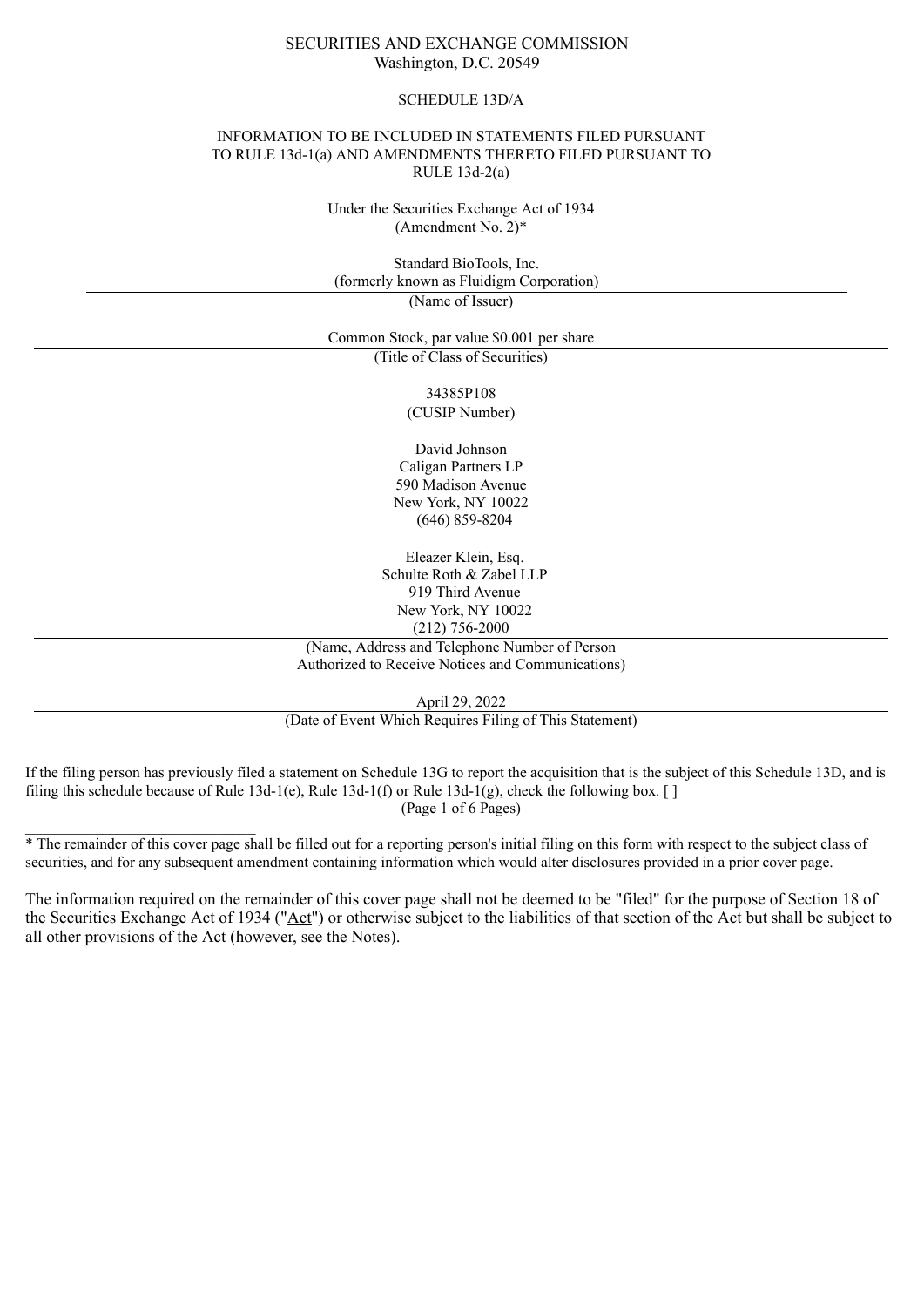| 1                                                                                                                              | NAME OF REPORTING PERSON<br>Caligan Partners LP                                                  |                                                                     |  |  |
|--------------------------------------------------------------------------------------------------------------------------------|--------------------------------------------------------------------------------------------------|---------------------------------------------------------------------|--|--|
| $\overline{2}$                                                                                                                 | CHECK THE APPROPRIATE BOX IF A MEMBER OF A GROUP                                                 | (a) $\Box$<br>(b) X                                                 |  |  |
| $\mathbf{3}$                                                                                                                   |                                                                                                  | <b>SEC USE ONLY</b>                                                 |  |  |
| $\overline{\mathbf{4}}$                                                                                                        | <b>SOURCE OF FUNDS</b><br>AF                                                                     |                                                                     |  |  |
| 5                                                                                                                              | CHECK BOX IF DISCLOSURE OF LEGAL PROCEEDING IS REQUIRED PURSUANT TO ITEMS 2(d) or 2(e)<br>$\Box$ |                                                                     |  |  |
| 6                                                                                                                              | CITIZENSHIP OR PLACE OF ORGANIZATION<br>Delaware                                                 |                                                                     |  |  |
| <b>NUMBER OF</b><br><b>SHARES</b><br><b>BENEFICIALLY</b><br><b>OWNED BY</b><br><b>EACH</b><br><b>REPORTING</b><br>PERSON WITH: | $\overline{7}$                                                                                   | <b>SOLE VOTING POWER</b><br>$-0-$                                   |  |  |
|                                                                                                                                | 8                                                                                                | <b>SHARED VOTING POWER</b><br>9,484,838 shares of Common Stock      |  |  |
|                                                                                                                                | 9                                                                                                | <b>SOLE DISPOSITIVE POWER</b><br>$-0-$                              |  |  |
|                                                                                                                                | 10                                                                                               | <b>SHARED DISPOSITIVE POWER</b><br>9,484,838 shares of Common Stock |  |  |
| 11                                                                                                                             | AGGREGATE AMOUNT BENEFICIALLY OWNED BY EACH PERSON<br>9,484,838 shares of Common Stock           |                                                                     |  |  |
| 12                                                                                                                             | CHECK IF THE AGGREGATE AMOUNT IN ROW (11) EXCLUDES CERTAIN SHARES                                |                                                                     |  |  |
| 13                                                                                                                             | PERCENT OF CLASS REPRESENTED BY AMOUNT IN ROW (11)<br>12.3%                                      |                                                                     |  |  |
| 14                                                                                                                             | TYPE OF REPORTING PERSON<br>IA, PN                                                               |                                                                     |  |  |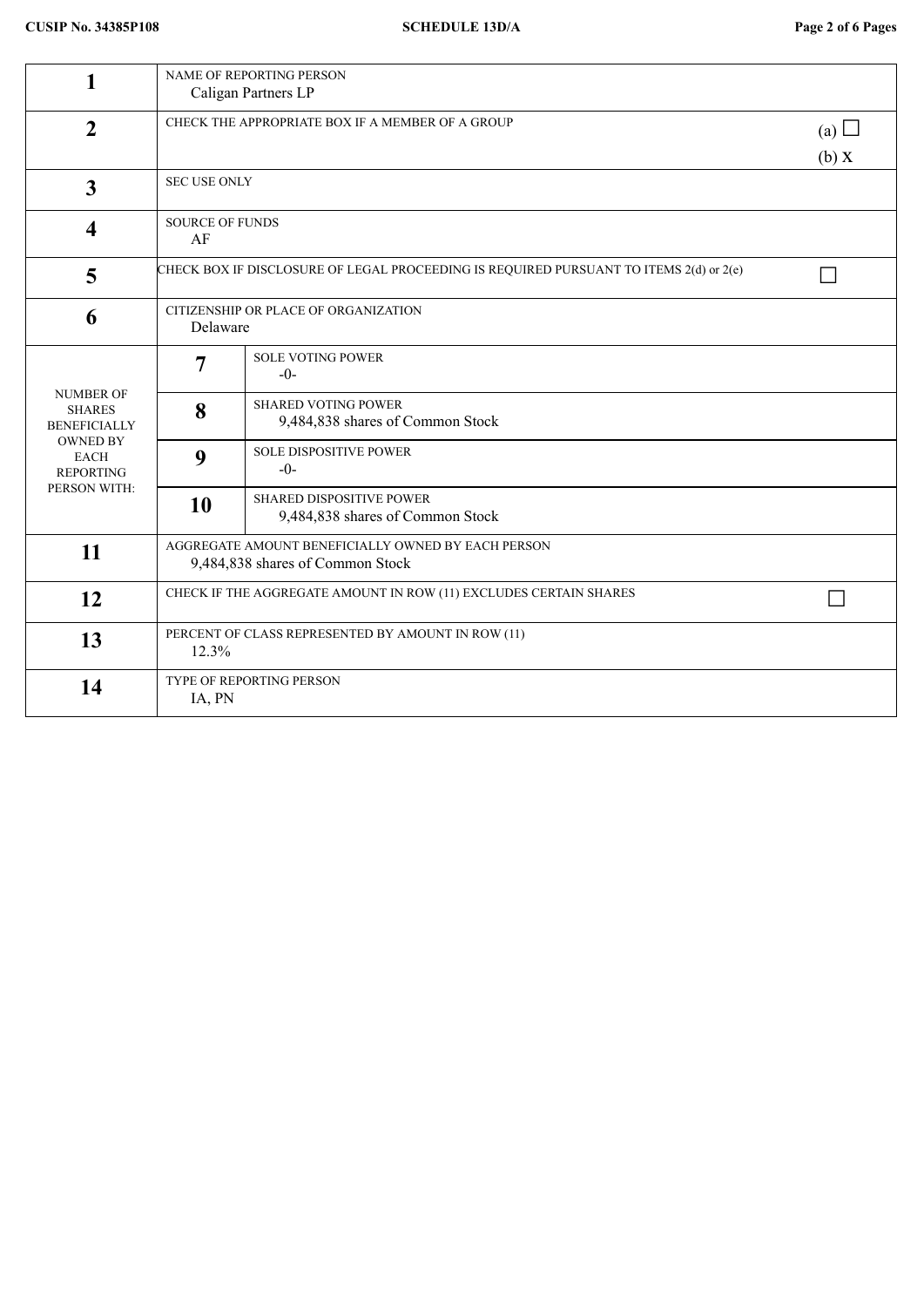| 1                                                                                                                              | NAME OF REPORTING PERSON<br>David Johnson                                              |                                                                     |  |
|--------------------------------------------------------------------------------------------------------------------------------|----------------------------------------------------------------------------------------|---------------------------------------------------------------------|--|
| $\overline{2}$                                                                                                                 | CHECK THE APPROPRIATE BOX IF A MEMBER OF A GROUP                                       |                                                                     |  |
| $\overline{3}$                                                                                                                 | <b>SEC USE ONLY</b>                                                                    |                                                                     |  |
| $\overline{\mathbf{4}}$                                                                                                        | <b>SOURCE OF FUNDS</b><br>AF                                                           |                                                                     |  |
| 5                                                                                                                              | CHECK BOX IF DISCLOSURE OF LEGAL PROCEEDING IS REQUIRED PURSUANT TO ITEMS 2(d) or 2(e) |                                                                     |  |
| 6                                                                                                                              | CITIZENSHIP OR PLACE OF ORGANIZATION<br><b>United States</b>                           |                                                                     |  |
| <b>NUMBER OF</b><br><b>SHARES</b><br><b>BENEFICIALLY</b><br><b>OWNED BY</b><br><b>EACH</b><br><b>REPORTING</b><br>PERSON WITH: | 7                                                                                      | <b>SOLE VOTING POWER</b><br>$-0-$                                   |  |
|                                                                                                                                | 8                                                                                      | <b>SHARED VOTING POWER</b><br>9,484,838 shares of Common Stock      |  |
|                                                                                                                                | 9                                                                                      | <b>SOLE DISPOSITIVE POWER</b><br>$-0-$                              |  |
|                                                                                                                                | <b>10</b>                                                                              | <b>SHARED DISPOSITIVE POWER</b><br>9,484,838 shares of Common Stock |  |
| 11                                                                                                                             | AGGREGATE AMOUNT BENEFICIALLY OWNED BY EACH PERSON<br>9,484,838 shares of Common Stock |                                                                     |  |
| 12                                                                                                                             | CHECK IF THE AGGREGATE AMOUNT IN ROW (11) EXCLUDES CERTAIN SHARES                      |                                                                     |  |
| 13                                                                                                                             | PERCENT OF CLASS REPRESENTED BY AMOUNT IN ROW (11)<br>12.3%                            |                                                                     |  |
| 14                                                                                                                             | TYPE OF REPORTING PERSON<br>IN                                                         |                                                                     |  |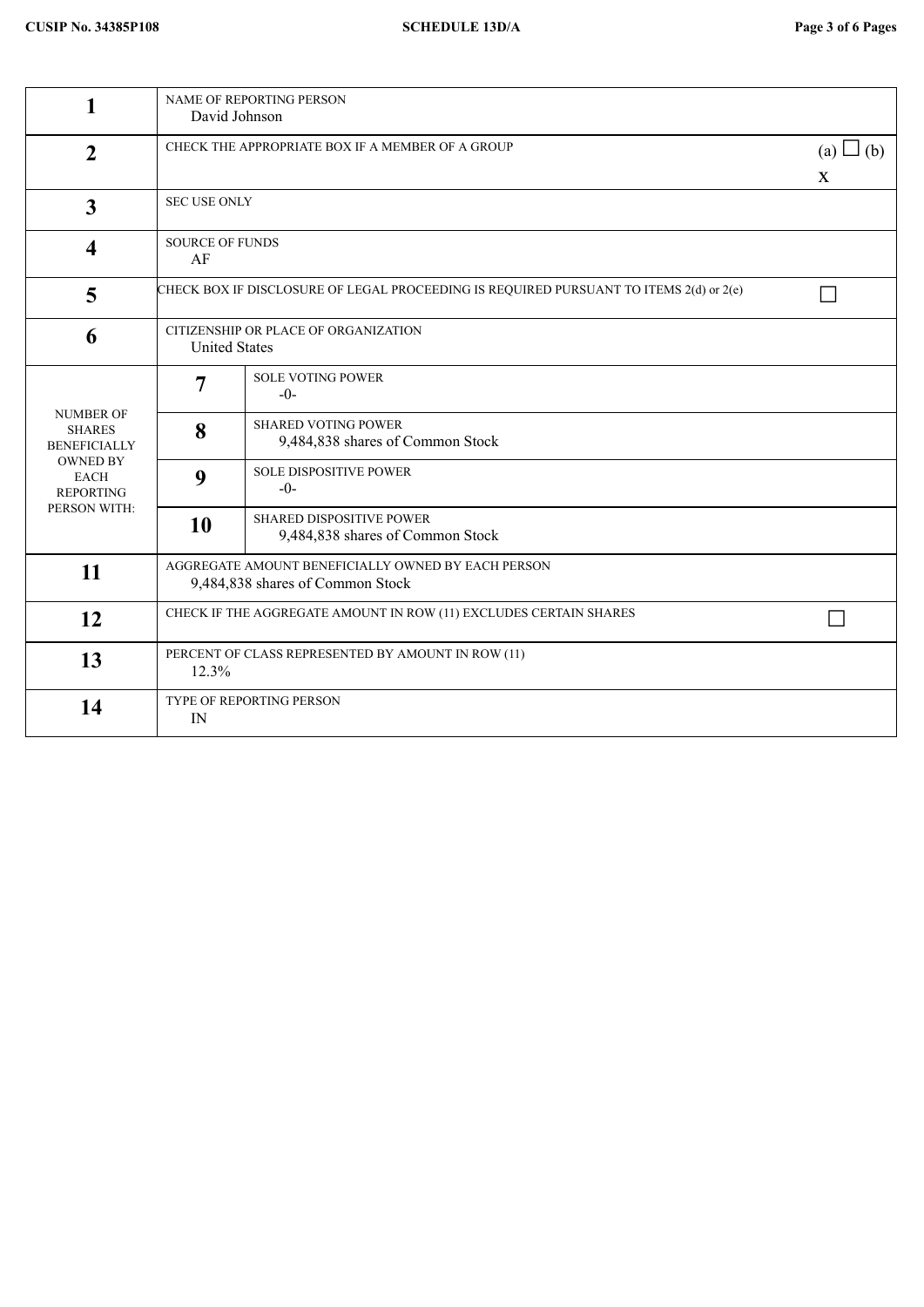The following constitutes Amendment No. 2 (this "Amendment No. 2") to the Schedule 13D filed by the undersigned on May 10, 2021 with respect to the Common Stock of the Issuer (the "Original Schedule 13D"), as amended by Amendment No. 1 to the Original Schedule 13D, filed with the SEC on March 29, 2022 ("Amendment No. 1," together with the Original Schedule 13D and Amendment No. 1, the "Schedule 13D"). This Amendment No. 2 amends the Schedule 13D as specifically set forth herein. Capitalized terms used herein not otherwise defined in this Amendment No. 2 have the meanings set forth in the Schedule 13D. This Amendment No. 2 amends Items 3 and 5(a) and (c) as set forth below.

## **Item 3. SOURCE AND AMOUNT OF FUNDS OR OTHER CONSIDERATION**

Item 3 of the Schedule 13D is hereby amended and restated in its entirety as follows:

The Reporting Persons used a total of approximately \$43,709,918 (excluding brokerage commissions) to acquire the Common Stock reported herein. The source of the funds used to acquire the Common Stock reported herein was the working capital of the Caligan Fund and the Caligan Accounts.

## **Item 5. INTEREST IN SECURITIES OF THE ISSUER**

Items 5(a) and (c) of the Schedule 13D are hereby amended and restated as follows:

- (a) See rows (11) and (13) of the cover pages to this Schedule 13D for the aggregate number of and percentages of the shares of Common Stock beneficially owned by each Reporting Person. The percentages set forth in this Schedule 13D are based upon 77,252,135 shares of Common Stock outstanding as of April 18, 2022, as reported in the Issuer's Proxy Statement on Form DEF 14A, filed with the Securities and Exchange Commission on April 29, 2022.
- (c) Information concerning transactions in the Common Stock effected by the Reporting Persons since the filing of Amendment No. 1 is set forth in Schedule A hereto and is incorporated by reference herein.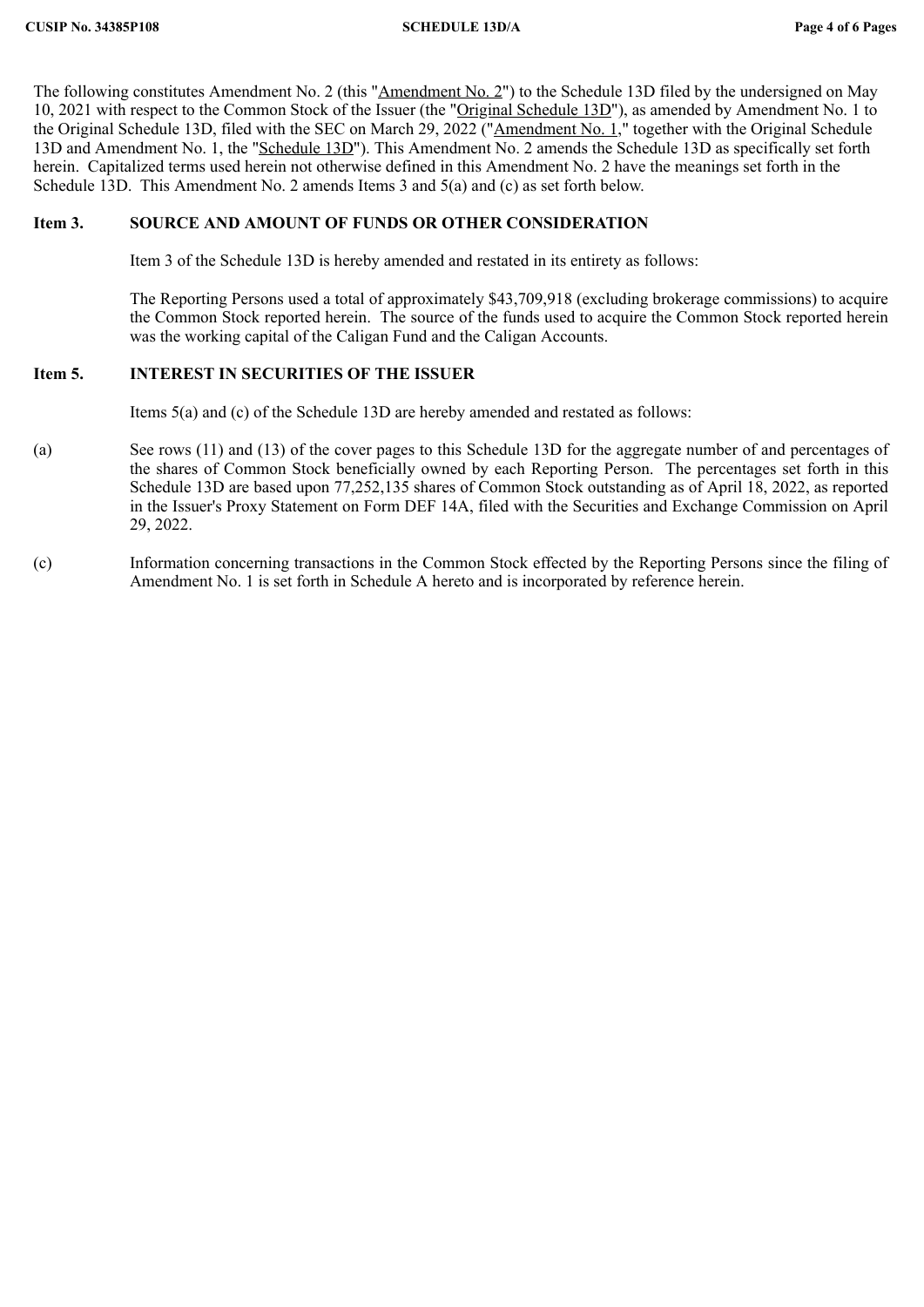# **SIGNATURES**

After reasonable inquiry and to the best of his or its knowledge and belief, the undersigned certifies that the information set forth in this statement is true, complete and correct.

Dated: May 3, 2022

## **CALIGAN PARTNERS LP**

By: /s/ David Johnson<br>Name: David Johnson Name: David Johnson<br>Title: Partner Partner

/s/ David Johnson **DAVID JOHNSON**